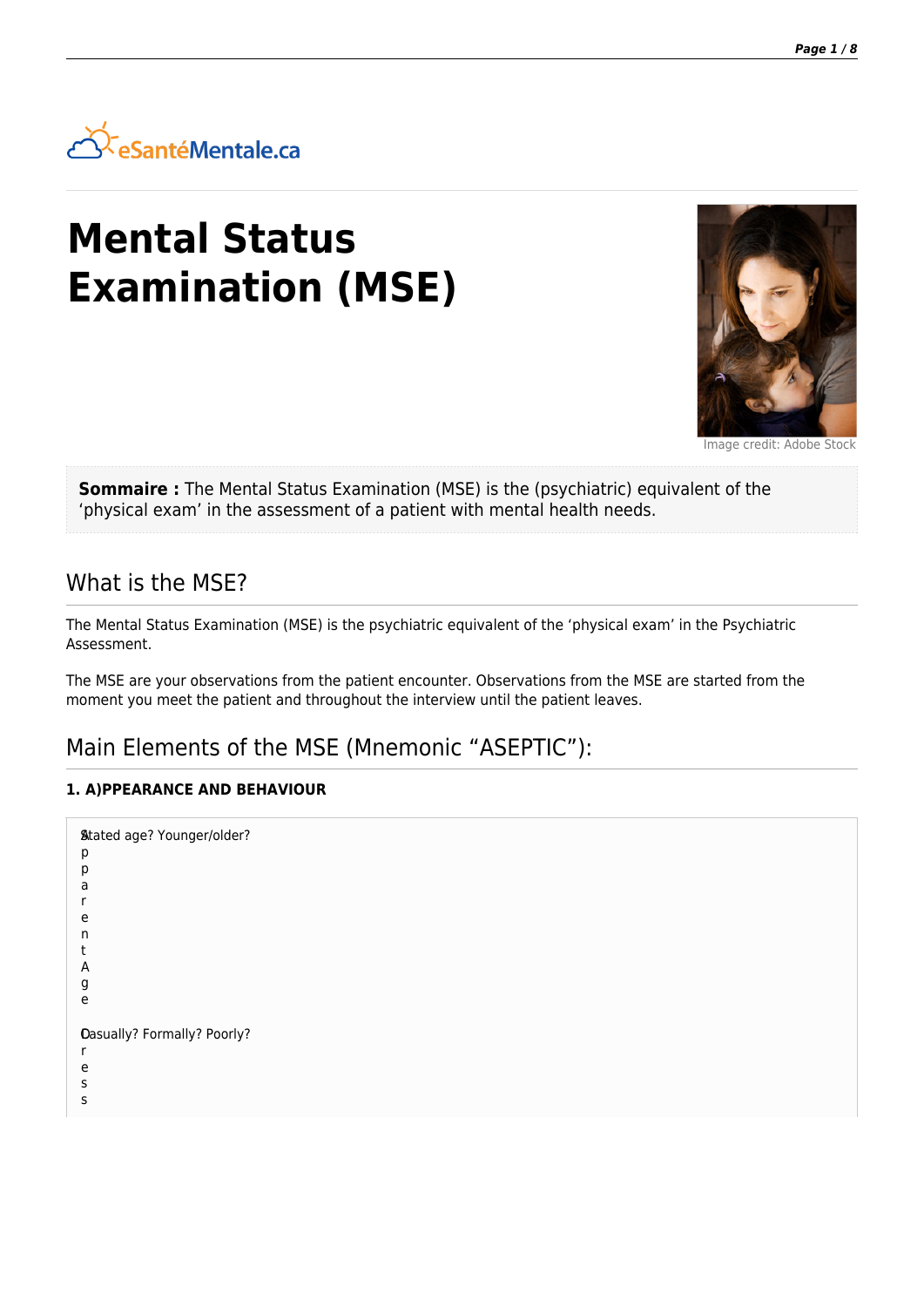| Good or poor?<br>Good or poor?<br>$\mathsf{o}$<br>$\mathsf{o}$<br>${\sf m}$<br>i<br>n<br>g<br>$\sf H$<br>у<br>g<br>j.<br>e<br>$\sf n$<br>$\mathsf{e}% _{t}\left( t\right)$                                                                                                                                                              |  |
|-----------------------------------------------------------------------------------------------------------------------------------------------------------------------------------------------------------------------------------------------------------------------------------------------------------------------------------------|--|
| Brisk, slow, intoxicated, ataxic, rigid, shuffling, staggering, uncoordinated?<br>a<br>İ.<br>$\sf t$                                                                                                                                                                                                                                    |  |
| Normal, reduced, excessive?<br>s<br>У<br>$\mathsf{C}$<br>h<br>$\mathsf{o}$<br>${\sf m}$<br>$\mathsf{o}$<br>t<br>0<br>r<br>a<br>$\mathsf{C}$<br>t<br>İ.<br>V<br>Ť<br>$\sf t$<br>У                                                                                                                                                        |  |
| <b>Arimaces, tics, tardive dyskinias, foot tapping, ritualistic behaviour?</b><br>b<br>$\sf n$<br>$\mathsf{o}$<br>$r_{\parallel}$<br>${\sf m}$<br>$\mathsf{a}$<br>$\mathsf{L}$<br>${\sf m}$<br>$\mathsf{o}$<br>V<br>$\mathsf{e}% _{t}\left( t\right)$<br>${\sf m}$<br>$\mathsf{e}% _{t}\left( t\right)$<br>$\sf n$<br>t<br>$\mathsf{s}$ |  |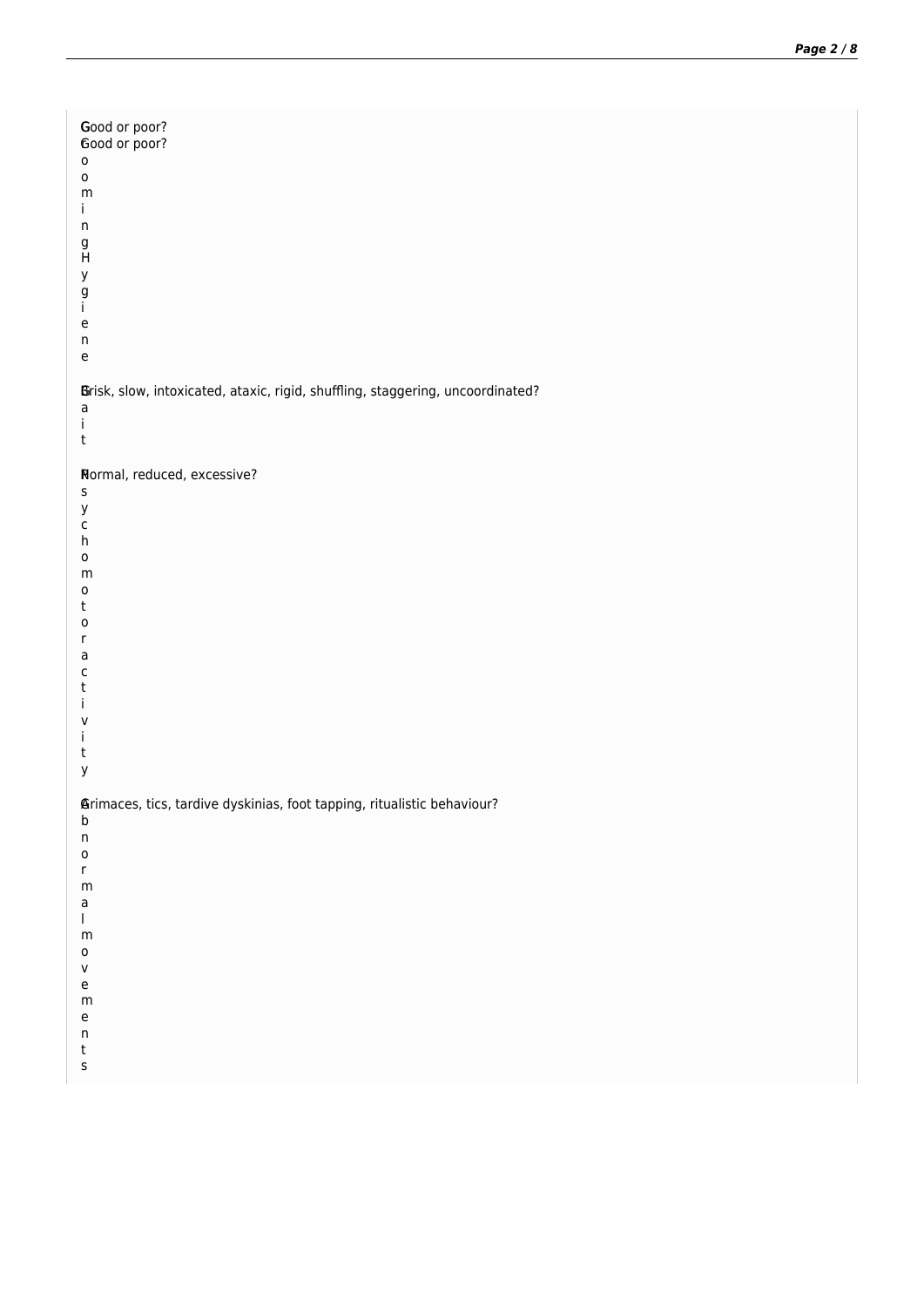E Good or poor? y e c o n t a c t A Cooperative, belligerent, oppositional, submissive, etc.? t t i t u d e

#### **2. S)PEECH**

R Rapid, pressured, slowed? a t e R Hesitant, rambling, halting, stuttering, jerky, long pauses? h y t h m T Appropriate or inappropriate tone of voice? o n e o f v o i c e V Loud, soft, whispered, yelling, inaudible?o l u m e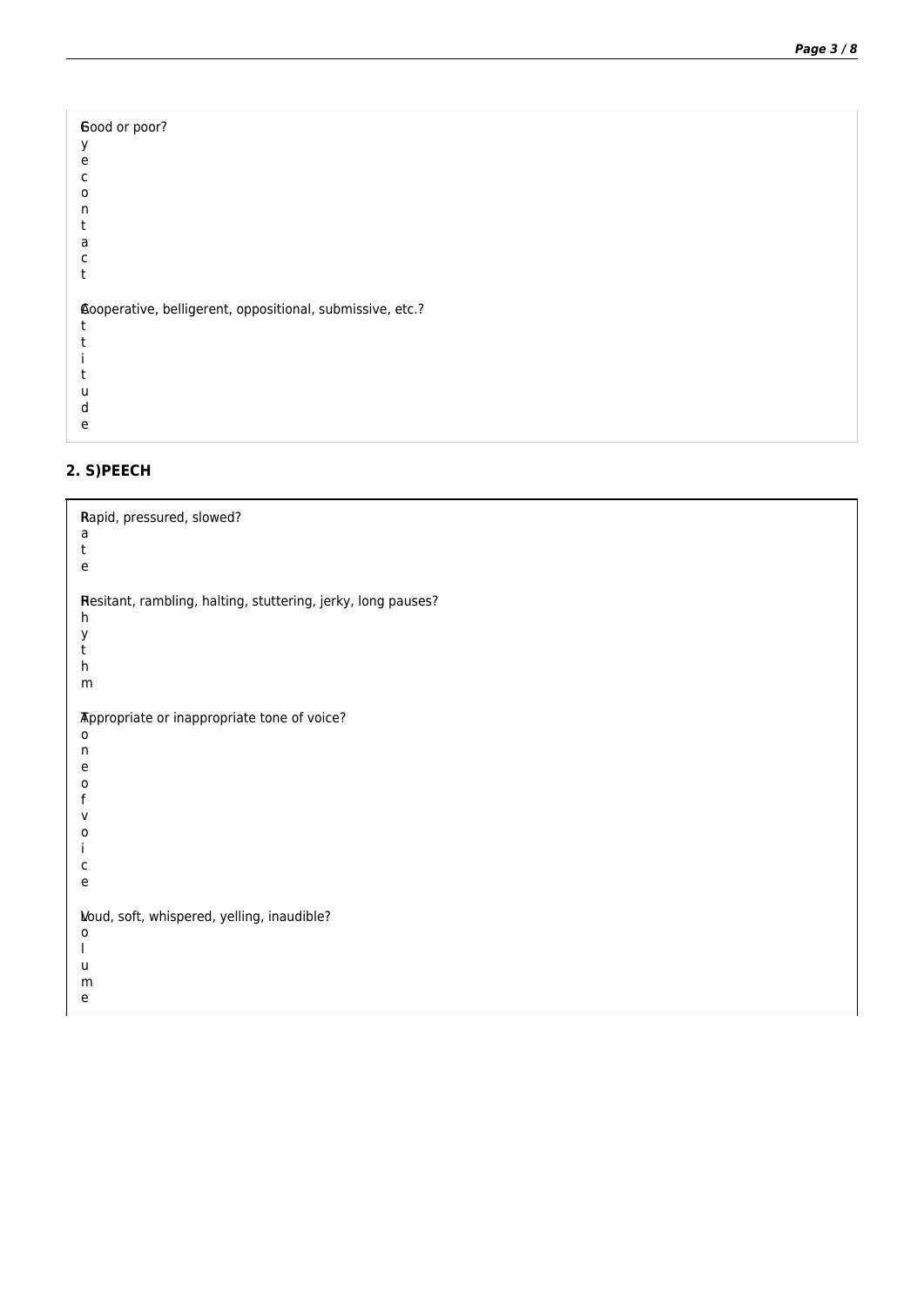| Any accent?<br>Pronunciation, articulation<br>Responds only to questions, offers information, repetitive, verbose? |
|--------------------------------------------------------------------------------------------------------------------|
| e                                                                                                                  |
| n                                                                                                                  |
| t                                                                                                                  |
| C                                                                                                                  |
|                                                                                                                    |
| a                                                                                                                  |
|                                                                                                                    |
|                                                                                                                    |
|                                                                                                                    |
| у                                                                                                                  |
| O                                                                                                                  |
| u                                                                                                                  |
| a                                                                                                                  |
| n                                                                                                                  |
| t                                                                                                                  |
|                                                                                                                    |
|                                                                                                                    |
|                                                                                                                    |

#### **3. E)MOTION (MOOD AND AFFECT)**

| When the clinician asks, "How is your mood?" and the patient responds, "Good", "Depressed", "Down", etc.<br>$\mathsf{o}$<br>$\mathsf{o}$<br>${\sf d}$<br>$\sf P$<br>$\mathsf a$<br>$\sf t$<br>İ.<br>$\mathsf{e}% _{t}\left( t\right)$<br>$\sf n$<br>t<br>$\pmb{\cdot}$                                                                                                                                          |  |
|-----------------------------------------------------------------------------------------------------------------------------------------------------------------------------------------------------------------------------------------------------------------------------------------------------------------------------------------------------------------------------------------------------------------|--|
| $\sf S$<br>$\sf S$<br>$\sf U$<br>$\sf b$<br>j<br>$\mathsf{e}% _{0}\left( \mathsf{e}\right)$<br>$\mathsf{C}$<br>$\sf t$<br>Ť<br>$\mathsf{V}$<br>$\mathsf{e}% _{t}\left( t\right)$<br>$\mathsf{e}% _{t}\left( t\right)$<br>${\sf m}$<br>$\mathsf{o}$<br>t<br>j.<br>$\mathsf{o}$<br>$\sf n$<br>$\mathsf a$<br>$\mathbf{I}$<br>$\sf S$<br>$\sf t$<br>$\mathsf a$<br>t<br>$\mathsf{e}% _{0}\left( \mathsf{e}\right)$ |  |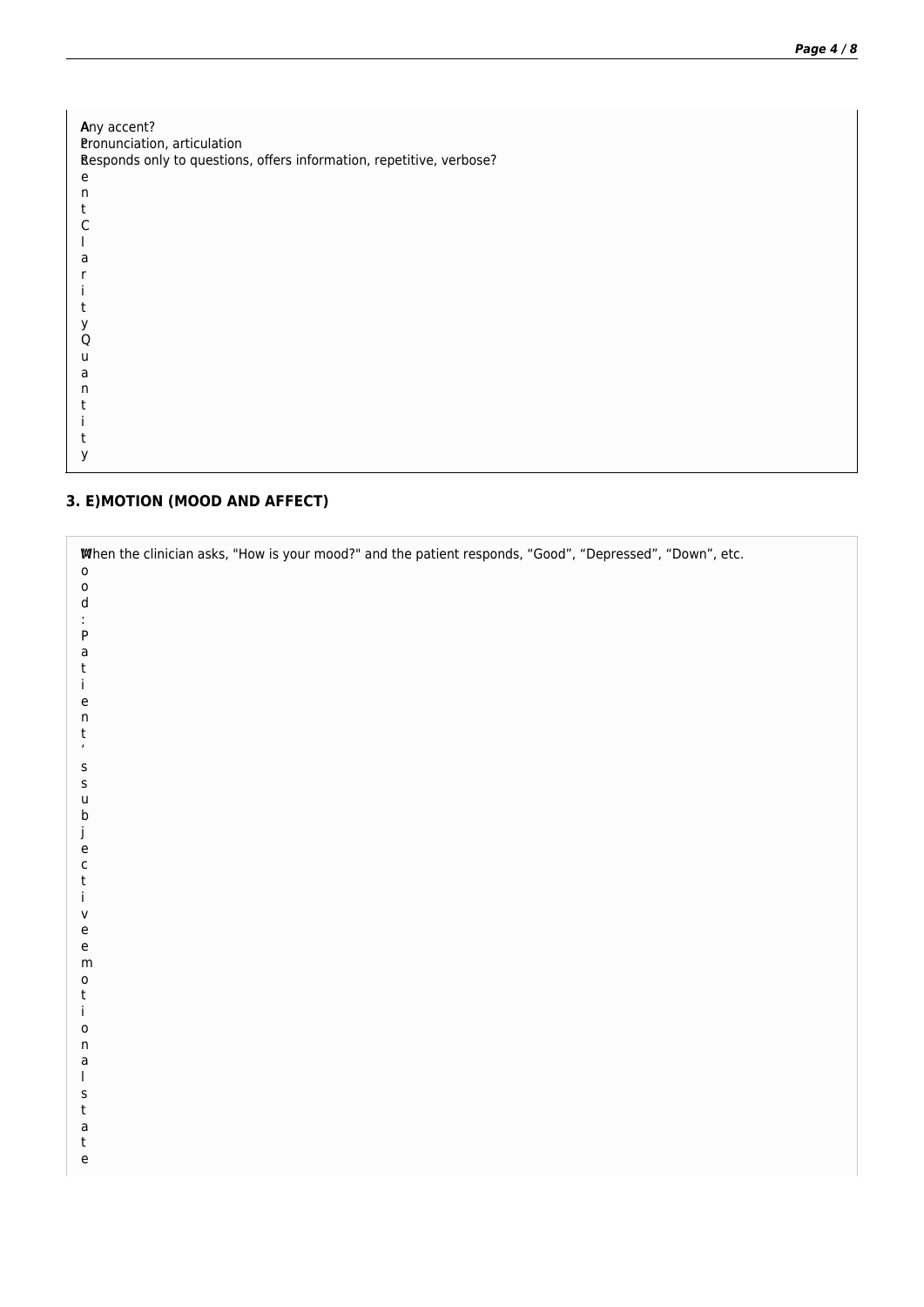| What you actually observe about how they appear to be feeling, e.g. if their affect appears down, euphoric, etc.<br>$\sf ff$<br>$\mathsf{e}% _{t}\left( t\right)$<br>$\mathsf C$                                                                                                                 |
|--------------------------------------------------------------------------------------------------------------------------------------------------------------------------------------------------------------------------------------------------------------------------------------------------|
| t<br>$\mathsf{o}$<br>b                                                                                                                                                                                                                                                                           |
| J<br>e<br>с<br>t<br>L                                                                                                                                                                                                                                                                            |
| v<br>e<br>e<br>m                                                                                                                                                                                                                                                                                 |
| $\mathsf{o}$<br>t<br>Ť<br>о                                                                                                                                                                                                                                                                      |
| n<br>a<br>S                                                                                                                                                                                                                                                                                      |
| t<br>a<br>t<br>$\mathsf{e}% _{t}\left( t\right)$                                                                                                                                                                                                                                                 |
| Congruent mood means that the mood is appropriate to the situation, e.g. patient's father has passed away and the<br>patient is sad<br>incongruent mood means that the mood is inappropriate to the situation, e.g. patient's father has passed away and the<br>gatient is laughing hysterically |
| $r_{\parallel}$<br>u<br>e<br>n                                                                                                                                                                                                                                                                   |
| С<br>e<br>t<br>0<br>m                                                                                                                                                                                                                                                                            |
| $\mathsf{o}$<br>0<br>d<br>А                                                                                                                                                                                                                                                                      |
| р<br>р<br>r<br>0                                                                                                                                                                                                                                                                                 |
| р<br>r<br>j.<br>a                                                                                                                                                                                                                                                                                |
| t<br>e<br>n<br>e                                                                                                                                                                                                                                                                                 |
| s<br>S                                                                                                                                                                                                                                                                                           |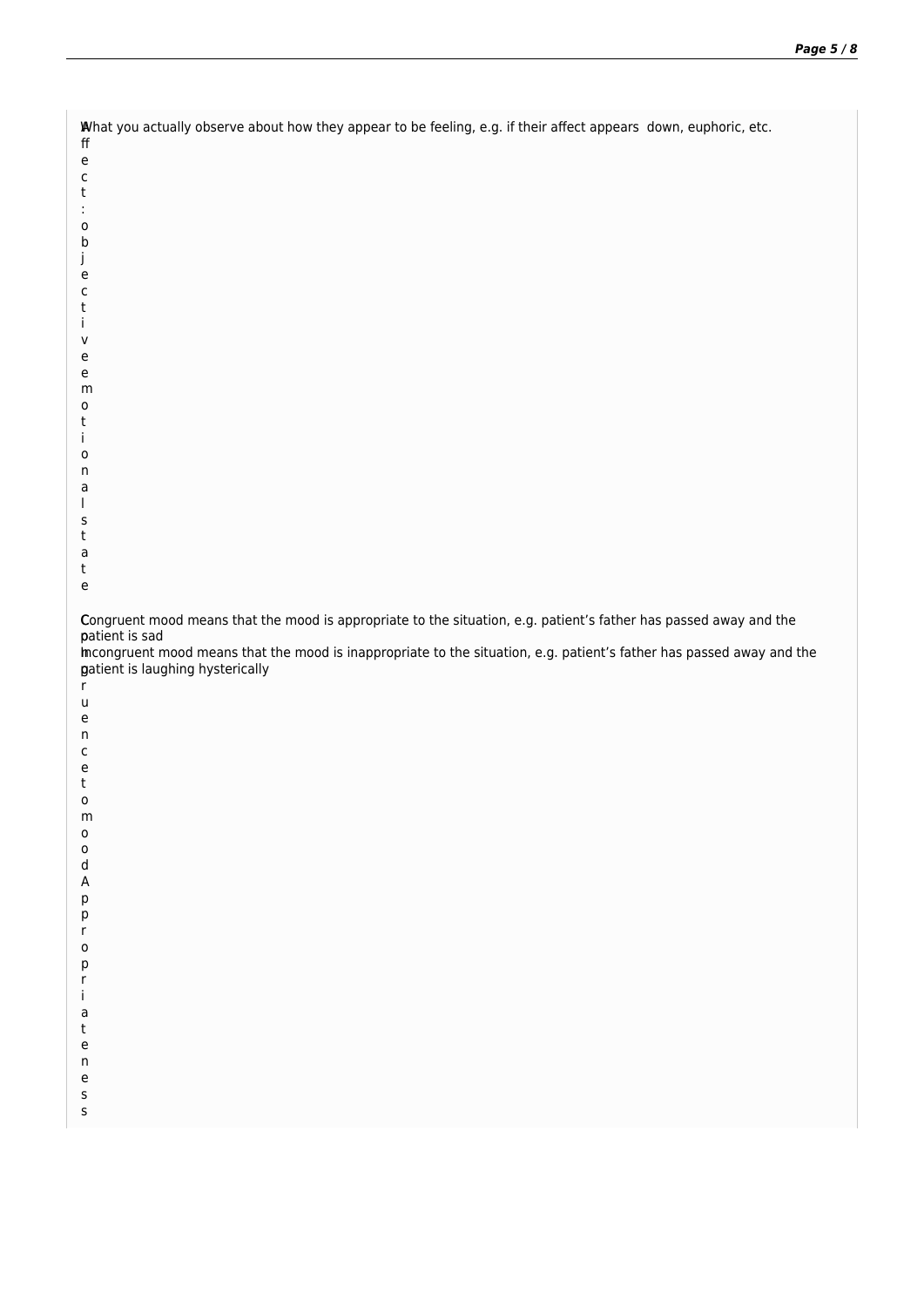```
Q
Euthymic, elevated, depressed?
u
a
l
i
t
y
R
Broad/ restricted?
a
n
g
e
S
Fixed / labile?
t
a
b
i
l
i
t
y
```
#### **4. P)ERCEPTION**

| <b>Hallucinations</b> | Auditory: Are you hearing any things that others can't hear?<br>Visual: Are you seeing any things that others can't hear?<br>Olfactory: Any unusual smells that you notice, e.g. burning smells? (classically seen in temporal<br>lobe epilepsy) |
|-----------------------|--------------------------------------------------------------------------------------------------------------------------------------------------------------------------------------------------------------------------------------------------|
| Illusions             | Distortions of real images or sensations                                                                                                                                                                                                         |
| Depersonalization     | Patient feels that they are not real<br>Clinician: "Do you ever feel that you are not real?"                                                                                                                                                     |
| Derealisation         | Patient feels that the world is not real<br>Clinician: "Do you ever feel that things around you aren't real?"                                                                                                                                    |

#### **5. T)HOUGHT CONTENT AND PROCESS**

| <b>Thought Process</b> | How well are the patient's thoughts connected? Are the patient's thoughts coherent, logical,<br>relevant?<br>Does the patient tend to go off topic? (e.g. circumstantial)<br>Does the patient completely go from one thing to the next? (e.g. tangential (as in mania,<br>psychoses); flight of ideas (as in mania, disconnecting rambling from one idea to the next);<br>loosening of associations (as in psychosis with shifting from one subject to another)<br>Thought blocking (as in psychosis, where person stops suddenly in the middle of a sentence)<br>Word salad (as in schizophrenia, with seemingly random words and phrases)<br>Echolalia (as in Tourette's where patient copies another's speech),<br>Neologisms (as in psychosis with patient making up new words) |
|------------------------|-------------------------------------------------------------------------------------------------------------------------------------------------------------------------------------------------------------------------------------------------------------------------------------------------------------------------------------------------------------------------------------------------------------------------------------------------------------------------------------------------------------------------------------------------------------------------------------------------------------------------------------------------------------------------------------------------------------------------------------------------------------------------------------|
| Thought Content        |                                                                                                                                                                                                                                                                                                                                                                                                                                                                                                                                                                                                                                                                                                                                                                                     |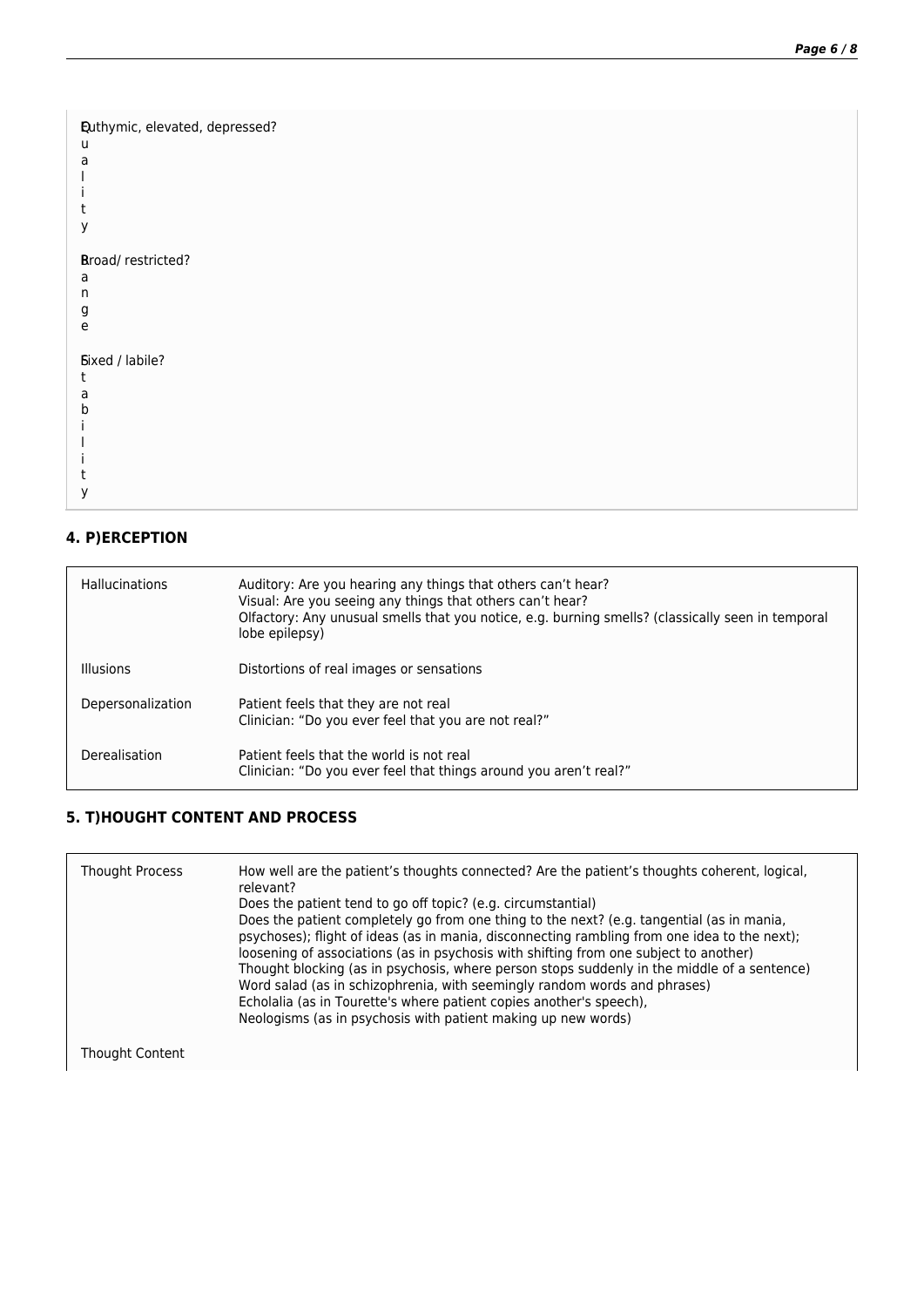| <b>Delusions</b>   | Delusions: (to friends and family): "Does your loved one have any strong or unusual beliefs?"<br>Delusions: (to the patient) "Everyone has beliefs. Some people are religious. Some people believe<br>in UFOs. Some people believe that the government is spying on us. Any strong beliefs that you<br>have?"                                                                                                          |
|--------------------|------------------------------------------------------------------------------------------------------------------------------------------------------------------------------------------------------------------------------------------------------------------------------------------------------------------------------------------------------------------------------------------------------------------------|
|                    | (NOTE: Having any of the above believes can be on the normal spectrum. It is when these beliefs<br>are to an unhealthy extreme that causes problems, that one wonders about psychosis. E.g. On<br>one hand, it is normal for many to believe in God. On the other hand, if one believes that God has<br>given them special powers that allow them to jump off a building and fly, this would likely be<br>delusional.) |
|                    | Paranoid delusions: "Do you feel that people are watching you, following you or trying to hurt<br>you?"                                                                                                                                                                                                                                                                                                                |
|                    | Delusions of grandeur: "Do you have any special powers or skills?"                                                                                                                                                                                                                                                                                                                                                     |
| Suicidal ideation  | Suicidal: "With all the stress that you've been under, has it ever gotten to the point that you feel<br>life isn't worth living?" If positive, then ask: "What's the strongest those thoughts have gotten?"<br>"At this moment, do you have any thoughts of ending your life?"                                                                                                                                         |
| Homicidal ideation | Homicidal ideation: "Any thoughts of hurting other people?"                                                                                                                                                                                                                                                                                                                                                            |

#### **6. I)NSIGHT AND JUDGEMENT**

| Insight  | Assuming the patient has difficulties and/or an illness, does the patient understand this?<br>. Good insight: Patient understands they are ill and need treatment (similar to being in action<br>phase))<br>• Partial insight may indicate that the patient acknowledges a problem, but is not willing to seek<br>appropriate help or treatment (similar to being contemplative)<br>• Poor insight means that the patient does not see that they are ill nor does the patient need any<br>help or treatment (similar to being pre-contemplative) |
|----------|--------------------------------------------------------------------------------------------------------------------------------------------------------------------------------------------------------------------------------------------------------------------------------------------------------------------------------------------------------------------------------------------------------------------------------------------------------------------------------------------------------------------------------------------------|
| Judgment | Is patient able to use facts and make reasonable decisions?<br>May be good, fair, impaired                                                                                                                                                                                                                                                                                                                                                                                                                                                       |

#### **7. C)OGNITION**

| Level of consciousness                                | Alert, confused, lethargic, stuporous                                                                                                                                               |
|-------------------------------------------------------|-------------------------------------------------------------------------------------------------------------------------------------------------------------------------------------|
| Orientation in 3 spheres                              | Name: What is your name?<br>Place: Where are you right now? Time: What year, month, day is it?                                                                                      |
| Attention/Concentration                               | How well does the patient seem to be able to focus? (Good, poor)                                                                                                                    |
| Memory                                                | How well can the patient remember?<br>Short-term: Can the patient recall recent things that have happened?<br>Long-term: Can the patient recall distant events?                     |
| Intelligence (globally and intellectual<br>functions) | Based on your observations and patient's use of speech, does the<br>patient's overall intelligence and cognition appear to be 1) below<br>average, 2) average, or 3) above average? |

# About this Document

Written by Talia Abecassis (Medical Student) and Dr. Dhiraj Aggarwal (psychiatrist), along with members of the eMentalHealth.ca Primary Care Team, which includes Dr's M. St-Jean (family physician), E. Wooltorton (family physician), F. Motamedi (family physician), M. Cheng (psychiatrist).

## Disclaimer

Information in this pamphlet is offered 'as is' and is meant only to provide general information that supplements,